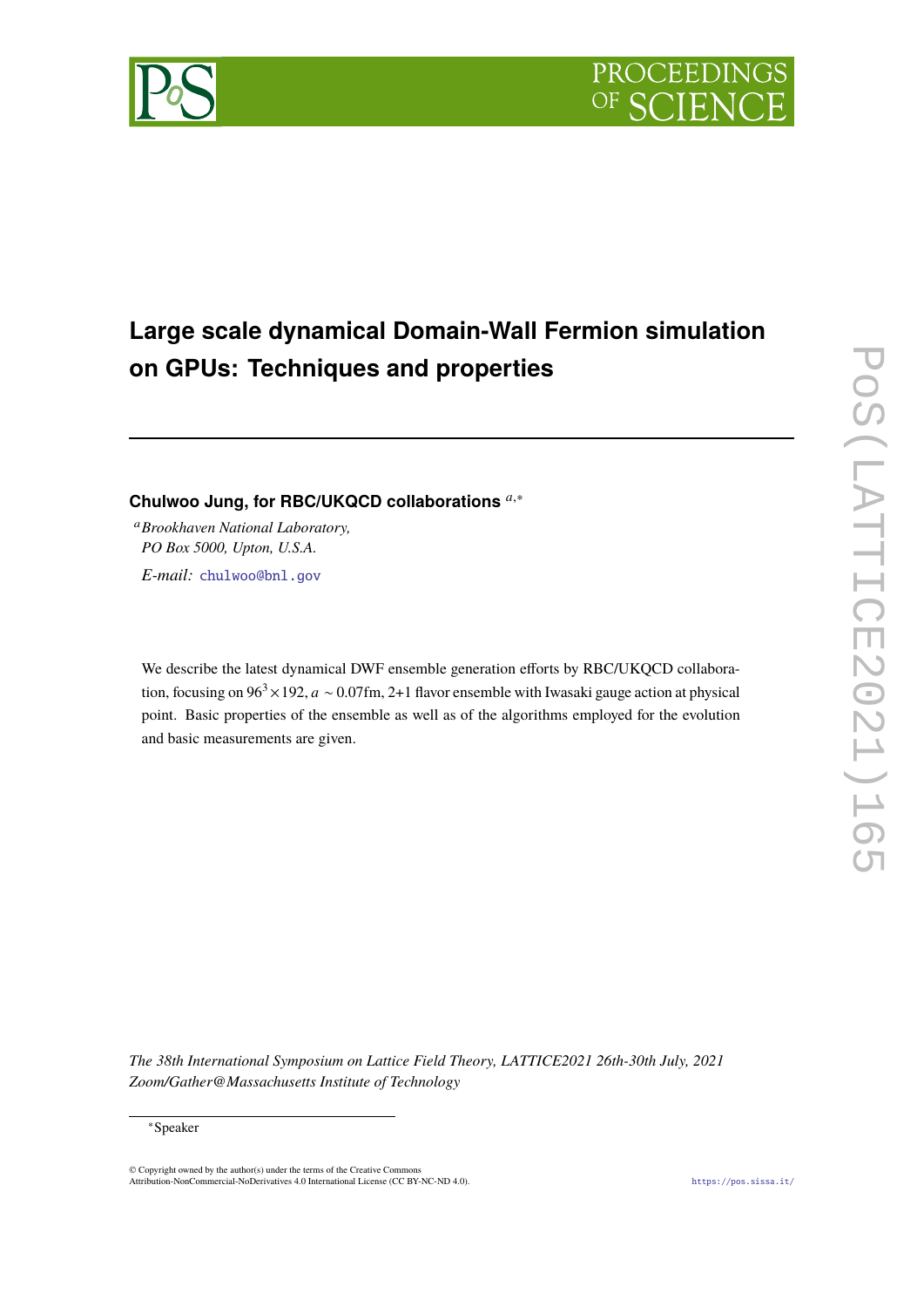## **1. Introduction**

RBC/UKQCD collaborations has been focusing on Domain Wall Fermion(DWF) formulation, which includes Möbius as well as the original Shamir construction, as the discretization of Dirac operators for their dynamical ensemble generation efforts. DWF formulation allows the remnant symmetry breaking to be controlled separately from lattice spacing by increasing the extent of the 5th dimension  $(L_s)$  and the coupling between 4-dimensional slices. Also, in contrast to Wilson fermions where the discretized Dirac operator can have poles at or near the input mass, resulting in exceptional configurations, DWF formalism guarantees the Dirac operator is safe from such poles as long as the input valence mass is positive. Taking advantage of this, RBC/UKQCD has been focusing on generation of 2+1 flavor ensembles at or near physical point lattice spacings which eliminates the systematic uncertainty from the chiral extrapolation, and allows RBC/UKQCD collaborations to fully take advantage of the good chiral symmetry properties of DWF formulation for various quantities such as  $K \to \pi \pi$  [\[1\]](#page-8-0) and muon anomalous magnetic moment [\[2\]](#page-8-1).

Figure [1](#page-1-0) illustrates dynamical ensembles generated by RBC/UKQCD collaborations. In addition to Iwasaki gauge action, Dislocation Suppressing Determinant Ratio (DSDR), which suppresses the chiral symmetry breaking from dislocations on larger lattice spacing, allows generation of dynamical ensembles at or near physical point with large physical volume at moderate lattice volumes, as shown in Figure [1.](#page-1-0)

<span id="page-1-0"></span>

**Figure 1:** Parameters of 2+1-flavor dynamical DWF/Möbius ensembles generated by RBC/UKQCD. DWF+I denotes DWF with Iwasaki gauge action. DWF+ID denotes Iwasaki gauge action with Dislocation Suppressing Determinant Ratio(DSDR).

Here we describe the details of our most ambitious ensemble to date, a  $96<sup>3</sup> \times 192$ ,  $a \sim 0.07$ fm 2+1-flavor dynamical ensemble, which we will refer to as 96I for the rest of the paper. In section [2,](#page-2-0) a description of hardware and software used for the generation of the configurations and basic measurements are given. Section [3](#page-4-0) describes measurements of topological charge and Wilson flow scales of the 96I ensemble. Section [4](#page-4-1) describes the preliminary results from pseudoscalar mesons and omega baryons measured on the ensemble. Discussion follows in section [5.](#page-6-0)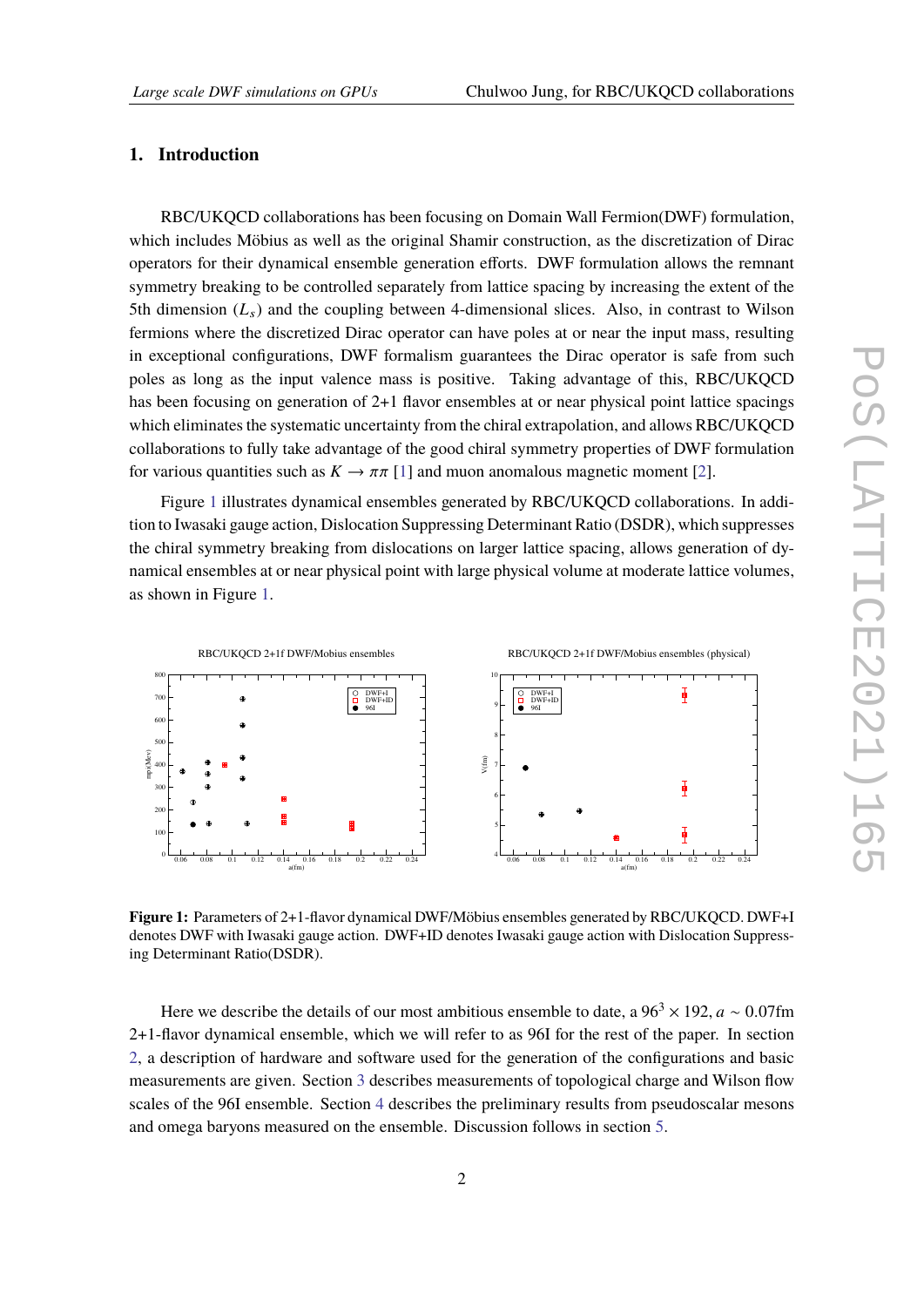## <span id="page-2-0"></span>**2. Simulation details**

All of the gauge evolutions for the 96I ensemble have been done on Summit machine at Oak Ridge Leadership Computing Facility(OLCF). To save on the computing resource for thermalization, a thermalized  $32<sup>3</sup> \times 64$  configurations, was duplicated in 4 direction. Input parameters to achieve physical point was estimated from previous studies with physical ensembles at larger lattice spacing and an  $48<sup>3</sup> \times 96$  ensemble with the same lattice spacing as 96I, but at heavier quark masses [\[6\]](#page-8-2).

|                    | 48I                | 64I               | 96I               |
|--------------------|--------------------|-------------------|-------------------|
| Volume             | $48^{3} \times 96$ | $64^3 \times 128$ | $96^3 \times 192$ |
| $L_s \times (b+c)$ | $24 \times 2$      | $12 \times 2$     | $12 \times 2$     |
| B                  | 2.13               | 2.25              | 2.31              |
| $am_l$             | 0.00078            | 0.000678          | 0.00054           |
| am <sub>h</sub>    | 0.0362             | 0.02661           | 0.02144           |

**Table 1:** Basic parameters of 2+1 flavor DWF+I physical point ensembles

We use an exact hybrid Monte Carlo algorithm, with One Flavor Algorithm(EOFA) for strange quark, for 96I ensemble generation. 2 light quark and 1 strange quark comprised the outer level of 2-level Force Gradient integrator and Iwasaki gauge action comprised the inner. 5 Hasenbusch masses (0.0038,0.0145,0.045,0.25,0.51) were used for the light quark integrator. For a better control of spuriously large forces from the strange quark Hamiltonian, a Hasenbusch mass of 0.163 was used for the strange quark. The evolution was done with CPS[\[4\]](#page-8-3), with QUDA[\[7\]](#page-8-4) for optimized solvers for NVIDIA GPUs.

In comparison to algorithms and techniques used in previous physical ensembles, 2 recent developments are worth noting. One is the Multisplitting preconditions Conjugate Gradient(MSPCG)[\[5\]](#page-8-5) which allows the QUDA inverter to minimize network traffic while maximizing the utilization of GPUs. The other is EOFA with Cayley Preconditioner[\[9\]](#page-8-6). It turned out that the reduction in memory footprint from utilizing EOFA for 1 flavor heavy dynamical quark instead of Rational HMC(RHMC) improves the overall simulation time of GPU based machines such as Summit even more significantly than expected due to the reduction of memory footprint, as illustrated by the reduction in time spent on 96I evolution with RHMC and EOFA in Figure [2.](#page-3-0)

Similar to previous studies, RBC/UKQCD basic measurement program on 96I took advantage of efficient generation of compressed eigenvectors, 5000 per configuration in the case of 96I. Following [\[3\]](#page-8-7), 150 lowest eigenvectors for checkerboarded and normalized Dirac operators were generated with QUDA and CPS, after which a coarse grid Lanczos implemented with Grid[\[11\]](#page-8-8) and GPT[\[12\]](#page-8-9) was used to generate 5000 single precision, coarse grid eigenvectors. It turned out coarse grid with 4<sup>4</sup> blocking is sufficient to maintain the efficacy of low modes constructed from coarse grid eigenvectors, which resulted in a factor of ∼ 50 compression for the data footprint of eigenvectors for each 96I configuration. 2 rounds of defect correction with deflation was enough to reach desired stopping condition for the light quark propagators when paired with half precision QUDA MSPCG inverter, while 1 was sufficient for the sloppy propagators.

With half precision solver used for inner solvers, deflation with the coarse grid eigenvectors reduce iteration count for light exact inversion by a factor of 20  $\sim$  25. For each configurations,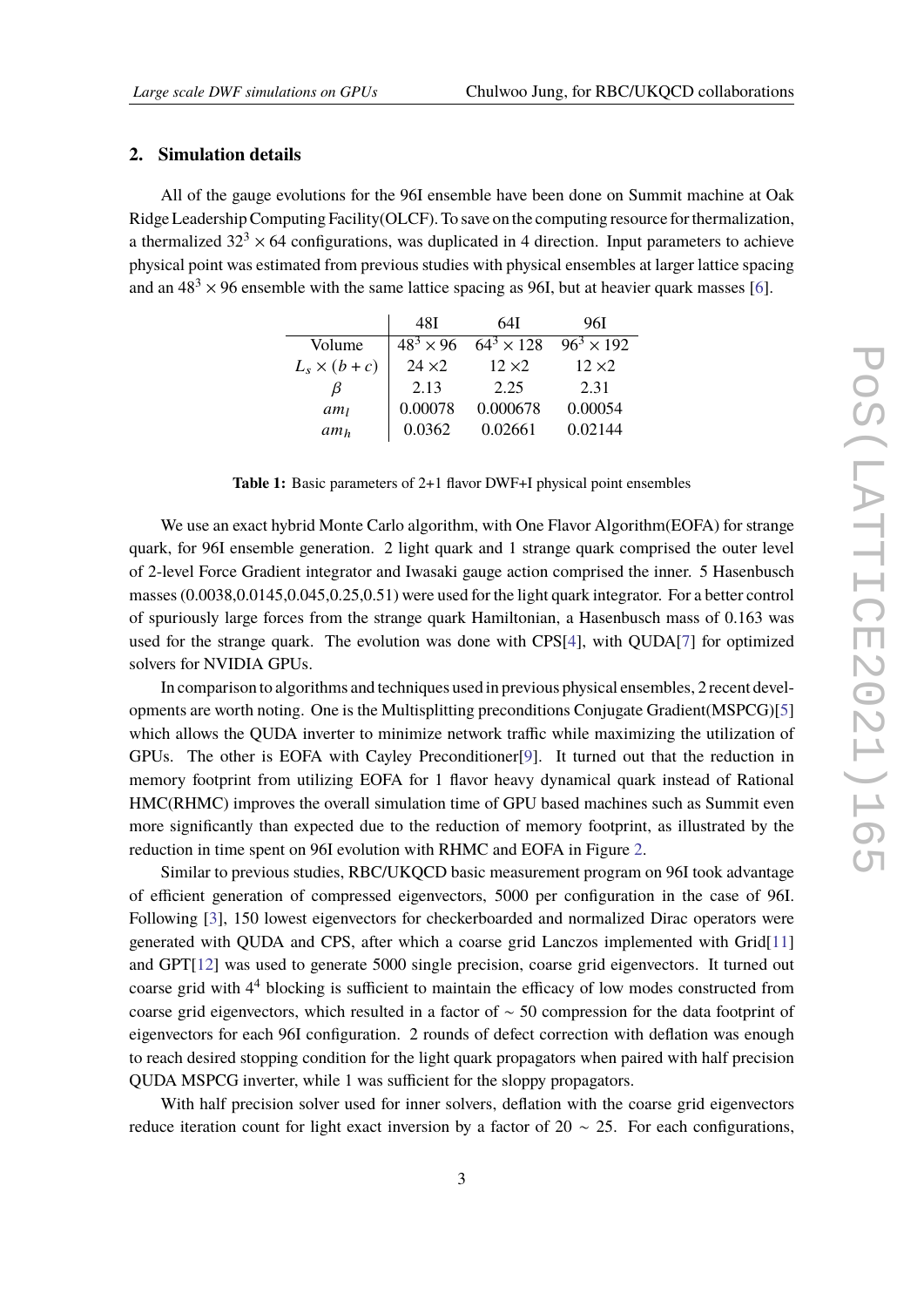

**Figure 2:** Timing breakdown of various parts of 96I evolution with different realizations of strange mass Hamiltonian.

12 wall source exact light and strange propagators were generated with 10<sup>-8</sup> and 10<sup>-12</sup> stopping condition respectively, while  $10^{-4}$  and  $10^{-6}$  was used for 48 sloppy propagators. The results of the section [4](#page-4-1) is from measurements on configurations separated by 20 MD units, with some gaps to be filled by ongoing measurement. We employed All-mode-averaging with 5000 coarse grid eigenvectors described in section [2](#page-2-0) for the light quark.

#### **2.1 Mid-MD Checkpointing**

Code development and testing of evolution code on Summit machine was aided by the collaboration with ECP VeloC[\[10\]](#page-8-10) project, which developed portable and low overhead checkpointing library.

While traditional checkpointing, where after each Hybrid Monte Carlo trajectory the gauge configuration  $(U_{\mu})$  and Random Number Generator(RNG) state are checkpointed, has been quite adequate for most of ensemble generation so far, the job size and duration necessary for each trajectory is continuing to increase even with the rapid increase in computing power per node, especially after taking into account of the rapidly increasing autocorrelation time. Longer runtime makes it more vulnerable against hardware errors, which we have experienced in the early stages of Summit.

A portable, efficient and robust checkpointing with VeloC allows for more resiliency against queue policy and/or machine failure. While a more fine-grained checkpointing which would try to recover temporary variables from all the levels of nested MD integrator can be quite complicated, checkpointing at the outer most level with largest step size, which often are fermions, turned out

<span id="page-3-0"></span>h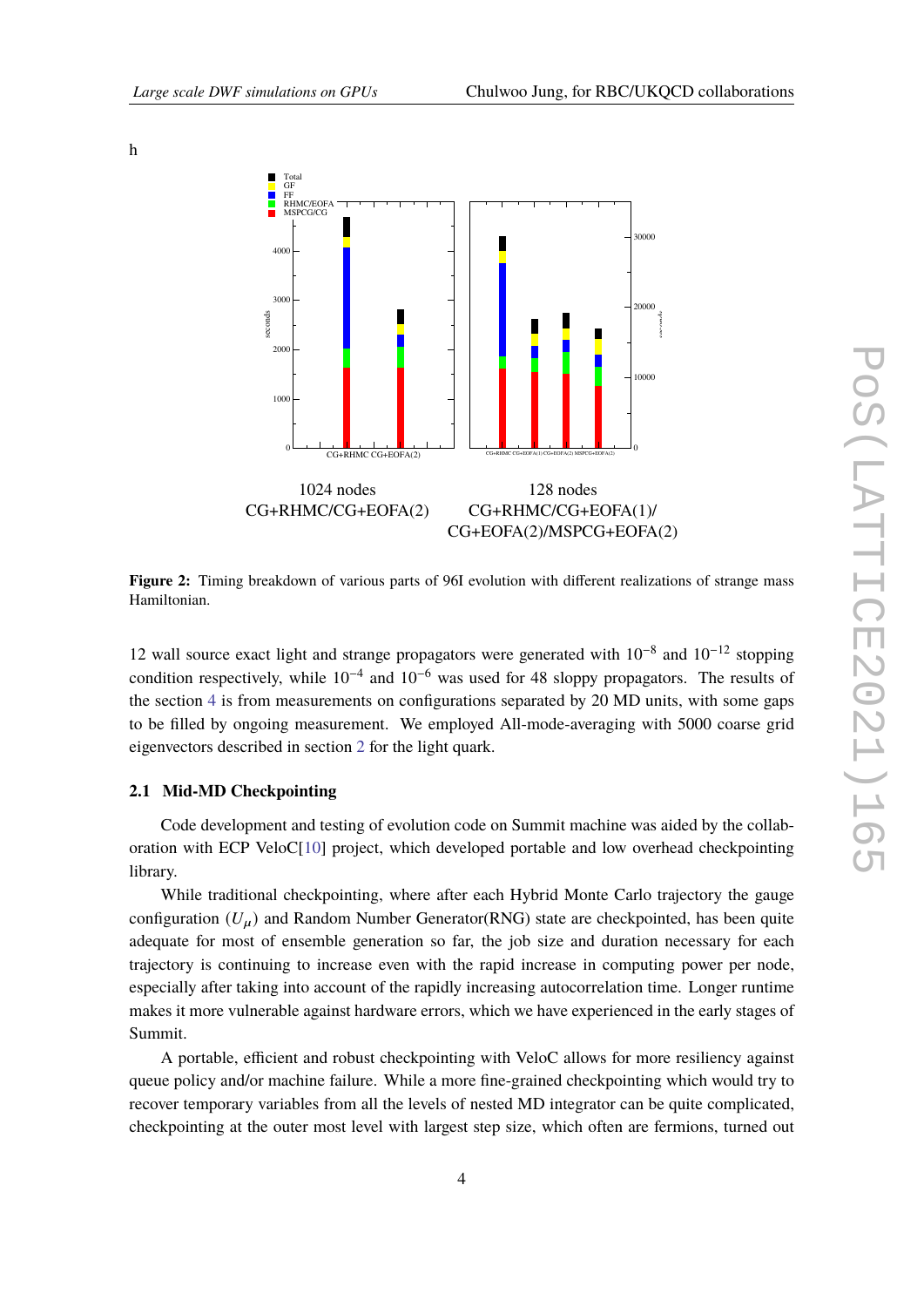to be relatively straightforward. CPS now has native mid-MD checkpointing functioning with or without VeloC. The necessary steps are as follows:

- Register Gauge field, gauge momenta( $H_u$ ) and Pseudofermions ( $\psi(x)$ )) for checkpointing when they are created.
- At the start of outermost integrator step, checks the version number of checkpointed files, and if they are higher than the current step number, update the step number and replace the content of registered fields with the checkpointed content. Otherwise, create a new checkpoint for registered fields.

# <span id="page-4-0"></span>**3. Global topology and Wilson Flow scales on 96I ensemble**

<span id="page-4-2"></span>

**Figure 3:** Evolution of topological charge  $Q_{top}$  and Wilson flow scale  $t_0^{1/2}$  $\frac{1}{2}$ ,  $w_0$  for 96I ensemble.  $Q_{top}$  was measured at wilson flow time 16.

Figures [3](#page-4-2) shows the evolution of global topological charge and wilson flow scales  $t_0^{1/2}$  $^{1/2}_{0}$  and  $w_0$ for 96I ensemble. An adaptive integrating scheme[\[13\]](#page-8-11) was used for both wilson flow scale and smearing needed for the topological charge. 5Li[\[14\]](#page-8-12) definition of topological charge was used. Measured autocorrelation time for  $Q_{top}$ ,  $t_0^{1/2}$ , and  $w_0$  are 54, 36, 49 MD units respectively.

# <span id="page-4-1"></span>**4. Hadronic quantities**

Following [\[8\]](#page-8-13) (Eq.(35)), residual mass was measured by fitting the ratio between the pseudoscalar density measured at the midpoint of the 5th dimension and the physical pseudoscalar density. Similarly,  $Z_V$  was measured by fitting the temporal component of the pion electromagnetic form factors measured with different separations from 24 to 40 lattice spacing, between the source and the sink. Figure [4](#page-5-0) shows the plateaus for both quantities.

For the Omega baryon, 3 different box sizes  $(48^3, 32^3, 24^3)$  with random Z3 source, described in [\[8\]](#page-8-13), were employed to ensure the effect of excited states are under control. To increase the statistics without affected by autocorrelation, another set of Omega baryon propagators, propagated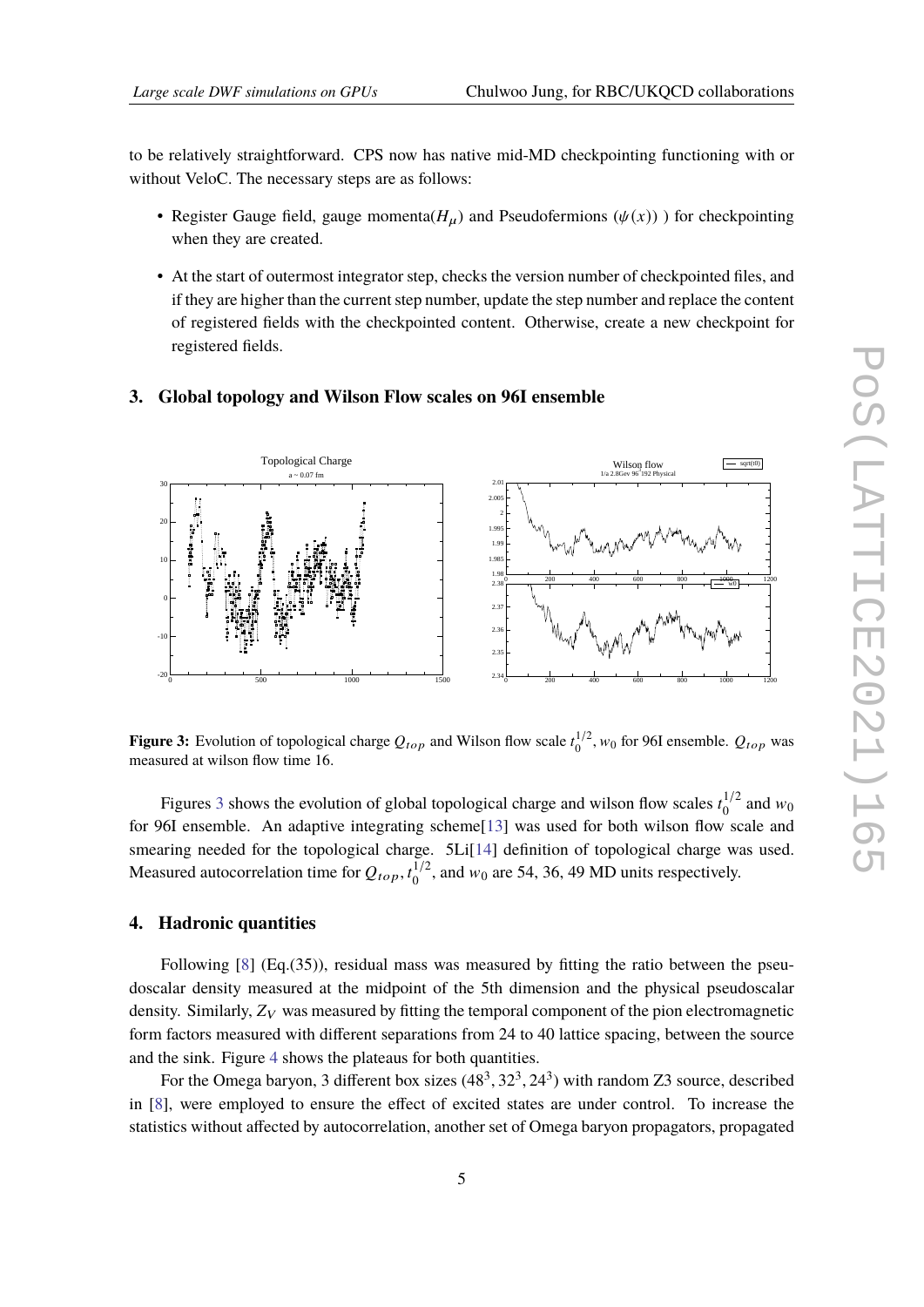<span id="page-5-0"></span>

**Figure 4:** Residual mass and  $Z_V$  from 96I ensemble  $m_{res}a \sim 2 \times 10^{-4}$ 

<span id="page-5-1"></span>

**Figure 5:** Effective mass plot of Ω baryon extracted from Z3 box sources on the 96I ensemble.

to z- direction instead of t- direction, with  $32<sup>3</sup>$  Z3 box sources were generated. Figure [5](#page-5-1) shows the combined fit of 4 Z3box sources to 2 exponentials. Further increase in statics with possibly also in x- and y- direction is being considered.

Figures [6](#page-6-1) and [7](#page-7-0) shows the effective masses of light-light and light-strange pseudoscalar correlators,  $PP^{LW}$ ,  $PP^{WW}$ ,  $AP^{LW}$  for each, where P, A, L, W denotes pseudoscalar operator, temporal component of Axial current, Local and Wall source/sink, respectively. Again following [\[8\]](#page-8-13), combined fits of the 3 correlators for light-light and light-strange correlators each were used to extract  $m_{\pi}$ ,  $f_{\pi}$ ,  $m_K$ ,  $f_K$  in Table [2.](#page-6-2)

Table [2](#page-6-2) summarizes measured values of basic quantities and comparison with existing ensembles. It is encouraging to see the current measurement strategy, based on AMA with efficiently generated coarse-grid eigenvectors, produced comparable relative errors compared to existing ensembles, despite the relatively small number of configurations measured and the number of sloppy measurement per configurations, with a possible exception of  $Z_V$  where the relative error is somewhat larger than other ensembles. Other methods for extracting  $Z_V$  or  $Z_A$  are being studied. RBC/UKQCD has generated eigenvectors enough for a factor of 3 increase in statistics at least, and the measurement is ongoing.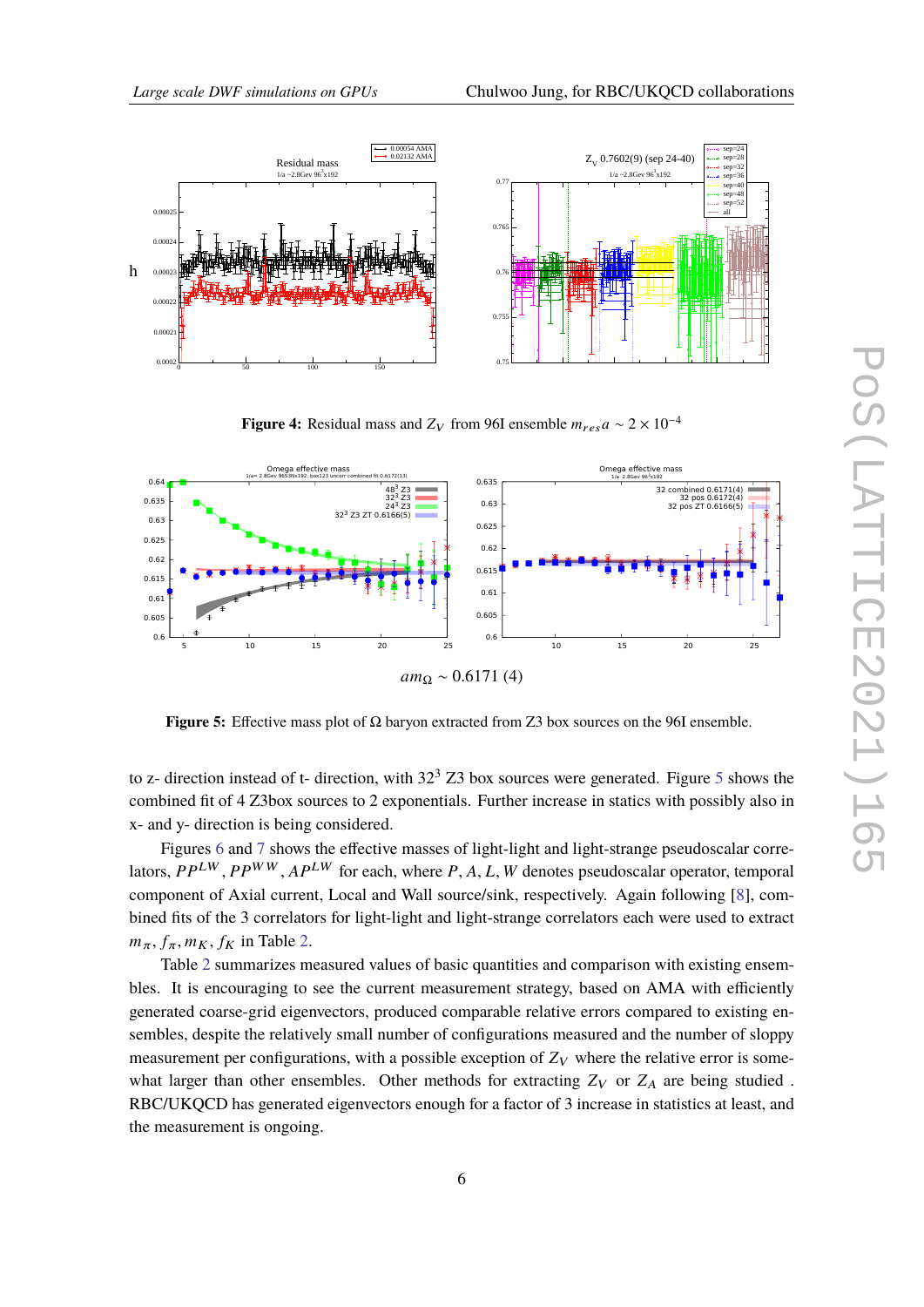<span id="page-6-1"></span>

# Pion effective mass from Pseudscalar and Axial 2pt

<span id="page-6-2"></span>**Figure 6:** Fit for  $m_{\pi}$  and  $f_{\pi}$  form gauge fixed wall source propagators for 96I ensemble

|                 | 48I         | 64I         | 96I(Preliminary, stat only) |
|-----------------|-------------|-------------|-----------------------------|
| $am_\pi$        | 0.08049(13) | 0.05903(13) | 0.04901(15)                 |
| $af_{\pi}$      | 0.07580(8)  | 0.05550(10) | 0.04817(14)                 |
| $am_K$          | 0.28853(14) | 0.21531(17) | 0.1808(1)                   |
| $af_K$          | 0.09040(9)  | 0.06653(10) | 0.0575(1)                   |
| am <sub>O</sub> | 0.9702(10)  | 0.7181(7)   | 0.6171(4)                   |
| $Z_V$           | 0.71076(25) | 0.74293(14) | 0.7602(9)                   |
| $t_0^{1/2}/a$   | 1.29659(28) | 1.74496(62) | 1.9897(7)                   |
| $w_0/a$         | 1.50125(94) | 2.0495(15)  | 2.356(2)                    |

**Table 2:** Comparison of basic quantities measured on the 96I ensemble with existing ensembles, from [\[8\]](#page-8-13).

# <span id="page-6-0"></span>**5. Summary and Discussion**

The newly generated 96I DWF+I ensemble provides RBC/UKQCD collaborations with an ensemble with physical mass at the third lattice spacing. A description of algorithms employed in the generation of the ensemble and preliminary results of gluonic and Hadronic quantities were presented.

While the measured autocorrelation has been negligible for Hadronic quantities, factor of ∼ 3 increase in measurements will clarify whether autocorrelation is a concern. Master-field type studies which considers spatial correlation within a configuration as well as autocorrelation between different configurations on the same spatial position are ongoing, which hopefully will enable us to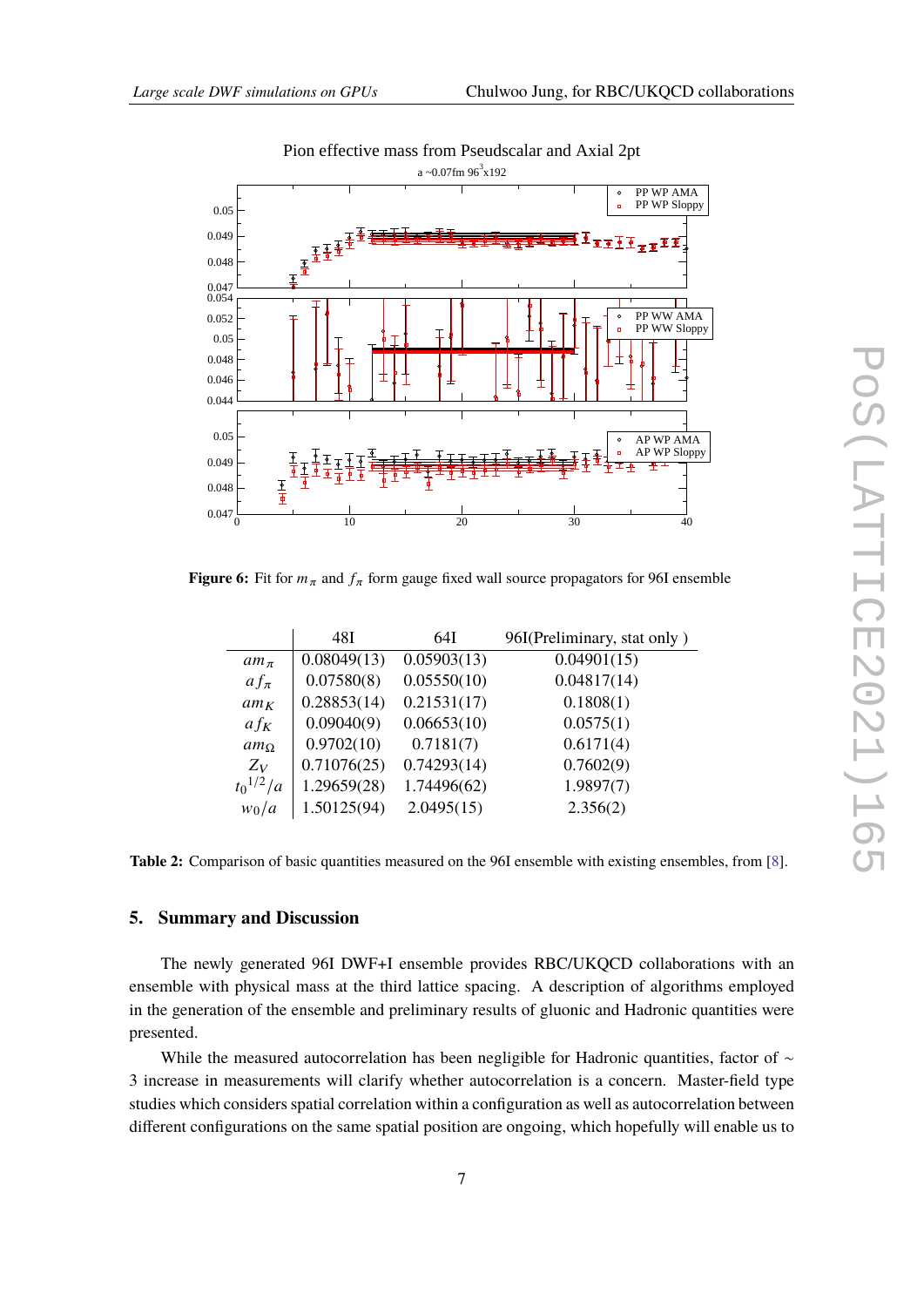<span id="page-7-0"></span>

**Figure 7:** Fit for  $m_K$  and  $f_K$  form gauge fixed wall source propagators for 96I ensemble

get estimates of statistical uncertainty not limited by the number of configurations measured.

DWF ensemble generation on new and upcoming machines are likely to continue to be limited by the memory and internode bandwidth. While EOFA and MSPCG has helped mitigating these issues, evolution is more vulnerable compared to measurements, where various techniques such as exact deflation, AMA, A2A, and Split Grid are already available to mitigate, if not eliminate, bandwidth issues.

Current lattice spacing was tuned from previous studies to achieve reasonable topology tunneling within the typical number of configurations generated for each ensemble. Making the lattice spacing finer requires a significant increase in the computing resource required to generate similar number of independent configurations scale as  $\sim$  (lattice spacing)<sup>-10</sup>. While there are techniques such as open boundary conditions to control the steep increase of autocorrelation time in topological charge, the efficacy of these techniques on other quantities such as wilson flow scales is less clear. RBC/UKQCD has been pursuing various algorithmic methods to better control critical slowing down in QCD ensemble generation both as a part of US Exascale project, and independent of ECP. We refer to [\[16,](#page-8-14) [17\]](#page-8-15) for these studies.

## **Acknowledgement**

This research used resources of the Oak Ridge Leadership Computing Facility at the Oak Ridge National Laboratory, which is supported by the Office of Science of the U.S. Department of Energy under Contract No. DE-AC05-00OR22725. CJ was supported in part by the US DOE Contract No. DE-SC0012704.